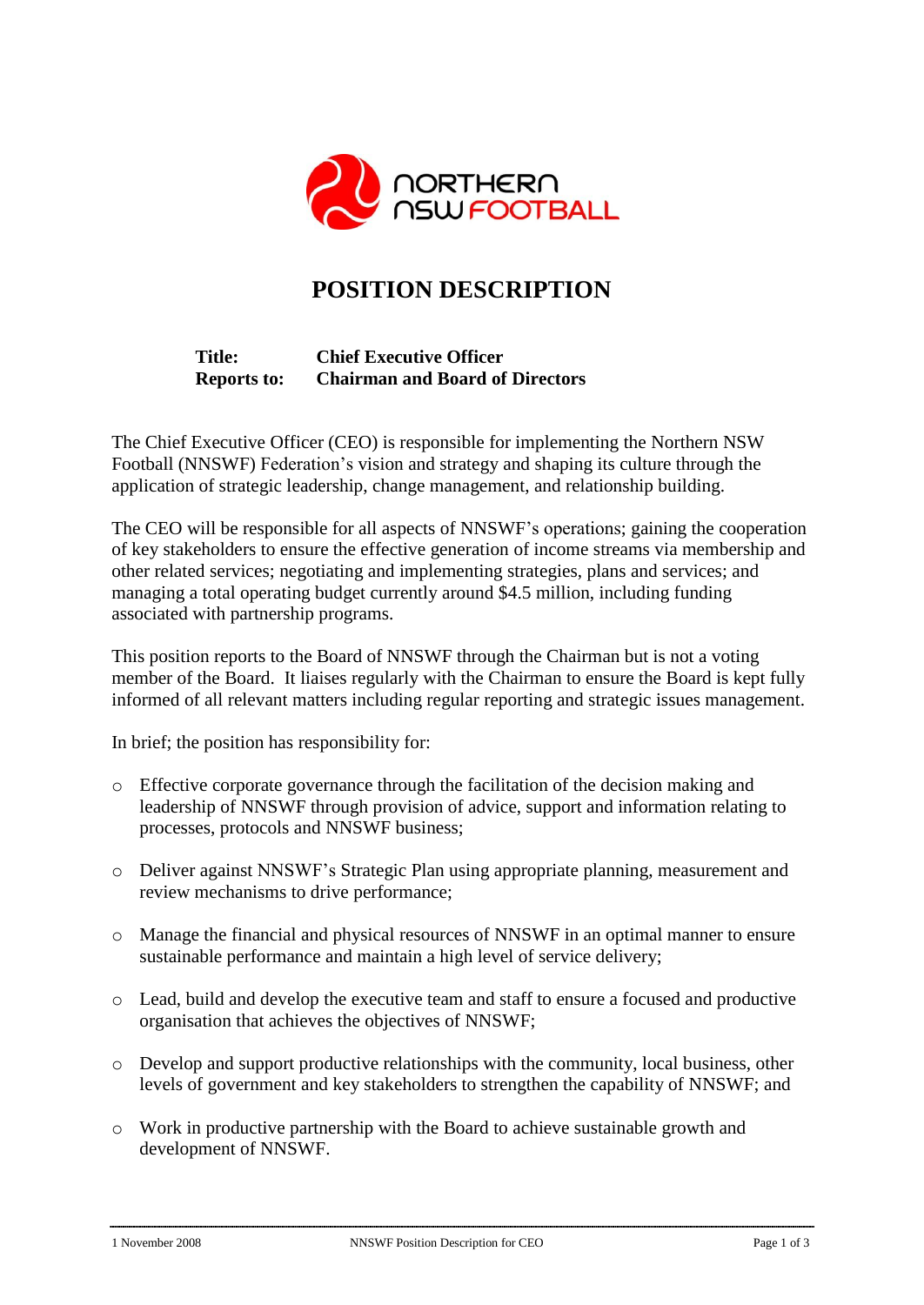In accordance with a clear performance management and development plan, the CEO will be responsible for achieving the following objectives:-

## **1. Strategically**

- 1.1 Working with the Board to create a vision that generates enthusiasm and commitment, and communicating it to all staff and stakeholders;
- 1.2 Lead an inclusive strategic planning process, supporting the Board, with sufficient opportunities for community and stakeholder contribution;
- 1.3 Developing and implementing a long-term strategy for the organisation within the vision, mission and values agreed by the Board;
- 1.4 Prepare and submit to the Board a Corporate Plan and annual budget and operating plans that deliver on NNSWF strategy and addresses identified members needs;
- 1.5 Further growing NNSWF membership and raising the profile and standing of NNSWF with all stakeholders;
- 1.6 Provide advice and support the Board to ensure statutory and legislative requirements are met in relation to corporate planning and reporting;
- 1.7 Report to the Board regularly on achievement against strategic objectives to facilitate review and monitoring of level of achievement;
- 1.8 Expanding NNSWF network through partner and service subscriptions;
- 1.9 Identifying opportunities to commercialise where appropriate and building marketing, sales and media capability to grow revenue and enhance profile from the outset;
- 1.10 Monitor, report and advise on issues that arise and have significant implications on the operations and sustainability of NNSWF; and
- 1.11 Provide the strategic link for the development of National policies through each level of football to the grassroots.

#### **2. Finance and Resources**

- 2.1 Develop, review and monitor budgets to ensure sustainable and optimum service delivery and performance and report to the Board regularly and with sufficient detail on significant variations to the budget and subsequent action taken;
- 2.2 Develop accurate asset maintenance and upgrade projections that are clearly linked to affordable service delivery levels, long-term financial plans and the current budget;
- 2.3 Securing investment and grant funding sourced from commercial partners, state and federal governments and national bodies such as FFA and ASC;
- 2.4 Actively seek opportunities for grants funding and other sources of revenue to ensure the ongoing financial sustainability of NNSWF and diversifying sources of revenue to create capacity for the future delivery of services to members.
- 2.5 Ensure adherence to statutory and NNSWF requirements with regards to financial and corporate reporting;
- 2.6 Regularly review the organisational structure, processes and capabilities to maximise service delivery and performance;
- 2.7 Lead continuous improvement in all business areas using the Australian Business Excellence Framework as a driver; and
- 2.8 Deliver the Best Value Review process to meet established timelines and ensure the improvement of NNSWF processes and services.